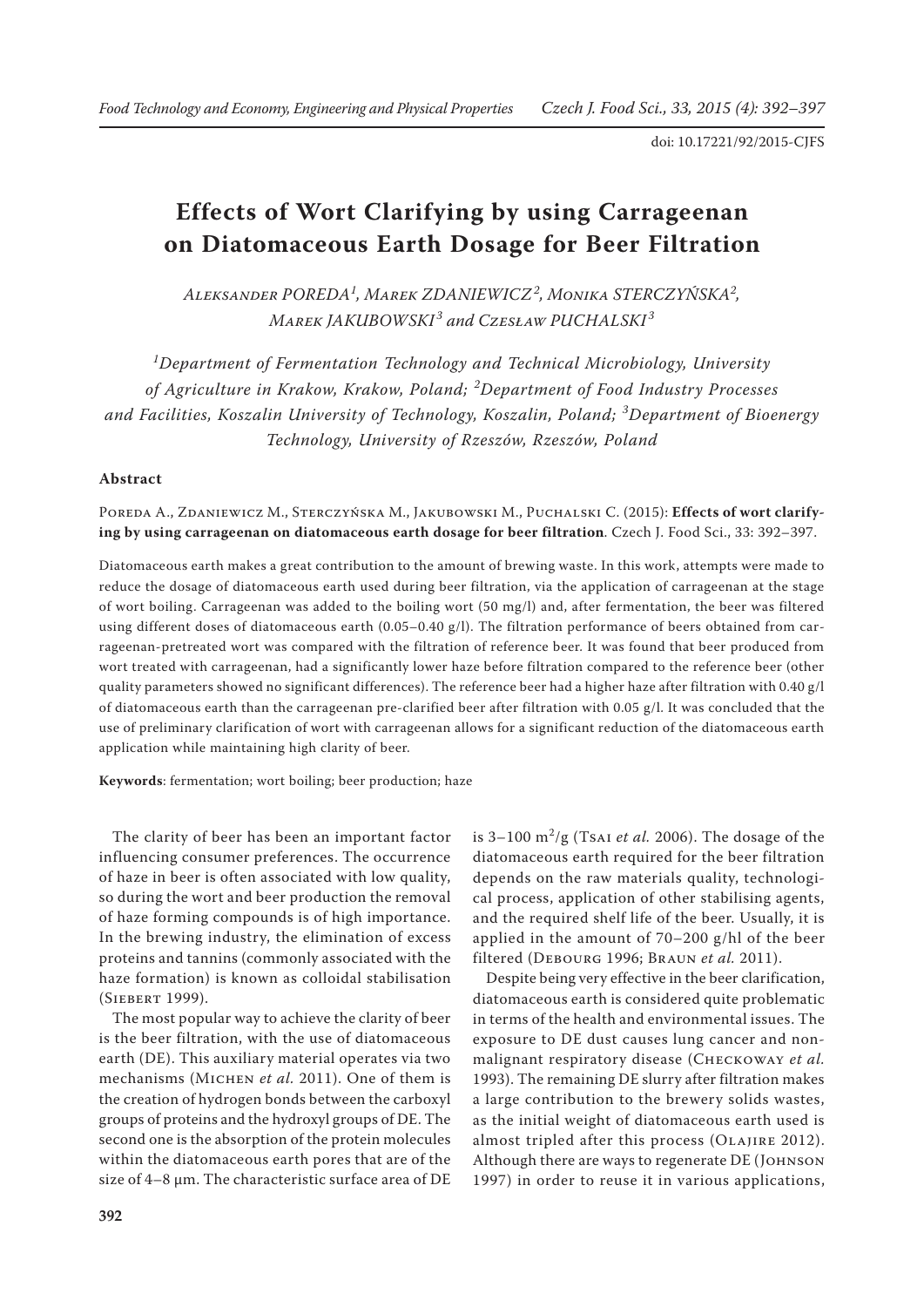the regeneration process is energy consuming and requires the use of chemicals. These factors make DE regeneration environmentally challenging (Tsai *et al.* 2004a).

Consequently, the best way to reduce the negative environmental impact of diatomaceous earth is to reduce its use, which can only be done when appropriate beer clarity is maintained. One of the options is to start colloidal stabilisation in the early stages of production, namely during wort boiling (LEATHER *et al.* 1995). At this stage carrageenan can be added to remove some of the haze forming compounds before the wort is transferred to the fermentation equipment, followed by filtration. Carrageenan is a family of linear polysaccharides, comprising repeating units of disaccharide (1,3) linked  $β$ -D-galactose-4sulphate and  $(1,4)$  linked 3,6 anhydro- $\alpha$ -D-galactose (Dale *et al.* 1995). It is distributed and dissolved in the wort during boiling, to enhance the precipitation of cold trub during subsequent cooling, making its removal easier (Rehmanji *et al.* 2005). So far, research regarding the application of carrageenan in the brewing industry has been focused mainly on the technological aspects, process optimisation and wort quality (LEATHER *et al.* 1995; DALE *et al.* 1996a,b). However, there are no references available that would join the two aspects: the carrageenan mediated clarification of wort and reduction of diatomaceous earth requirements at the stage of the beer filtration. Since the application of DE creates some environmental problems, it is worth to show an alternative approach that allows for a reduction of the DE dosage in the brewing industry.

The presented study fulfills this gap, aiming at assessing the possibility of decreasing the dosage of diatomaceous earth through the application of carrageenan during wort boiling. The work was carried out on laboratory scale and the promising results achieved encourage performing scale-up experiments.

# **MATERIAL AND METHODS**

*Raw materials and auxiliary materials*. Malted barley Pilsner Malt (Weyermann, Germany) was used to produce the laboratory wort. Carrageenan GPI CARRACLEAR XS (74-GPICARRXS/25; Promar, Łomianki, Poland) was used to clarify the wort prior to fermentation.

*Execution of experiments*. A portion (50.5 g) of malt was milled (laboratory miller WZ-1; ZBPP,

Bydgoszcz, Poland) for 3 s and used to produce the laboratory wort according to the Congress procedure (EBC Analytica 2004) . After the mash clarification, the resulting wort was boiled (without hopping) for 60 min with or without the addition of carrageenan. Carrageenan was added to obtain the concentration of 50 mg/l (this dosage was chosen based on trials with the application of 50, 100, and 200 mg/l) (POREDA *et al.* 2014). It was added 10 min before the end of boiling in the form of water solution (5 ml) containing an appropriate amount of the polysaccharide (to the reference sample, 5 ml of pure water was added). The wort was cooled at ambient temperature until it reached 20°C. Due to the evaporation of water during boiling, the resulting wort extract content was 10%.

Fermentation (200 ml of wort) was performed with the use of yeast *Saccharomyces pastorianus* W34/70 (Fermentis Division of Lesaffre, Wołczyn, Poland). The yeast suspension was prepared prior to pitching by suspending 20 g of dried yeast in 1 l of physiological solution of NaCl (7 g/l). It was added to the cooled wort so as to obtain 1 g of yeast/l of wort. Fermentation took 7 days and was run in a refrigerated cabinet (14°C, Q-Cell 240; Poll-Lab., Wilkowice, Poland).

To assess the requirement for diatomaceous earth, beer samples (30 ml) were collected after the yeast biomass sedimentation, and mixed with various amounts of diatomaceous earth for 20 min (magnetic stirrer ES24, 100 rpm). The doses of diatomaceous earth applied were: 5, 20, and 40 g calculated per 100 l of beer. Next, the beer was run through a paper filter and the haze of the beer was measured.

*Analytical procedures*. Alcohol and real extract: the resulting beer (50 g) was distilled and the densities of the distillate and of the remaining water solution of the extract were measured with the use of pycnometer. On the basis of the density, alcohol content and real extract content were calculated. Colour and haze in the beer were determined spectrophotometrically (Beckman DU 650; Beckman Instruments, Fullerton, USA) by measuring the absorbance of light at 430 and 560 nm respectively, and the results were expressed in EBC units. The pH of the beer was measured with a pH meter CP-501 (Elmetron, Zabrze, Poland).

*Statistical analysis*. The data (3 replications) were analysed by one-way analysis of variance (ANOVA) to evaluate the significance of the main effect of carrageenan application on the parameters analysed. Significant differences between the means were verified by Duncan test ( $P < 0.05$ ) with the use of Statistica v. 10 (StatSoft Polska, Kraków, Poland).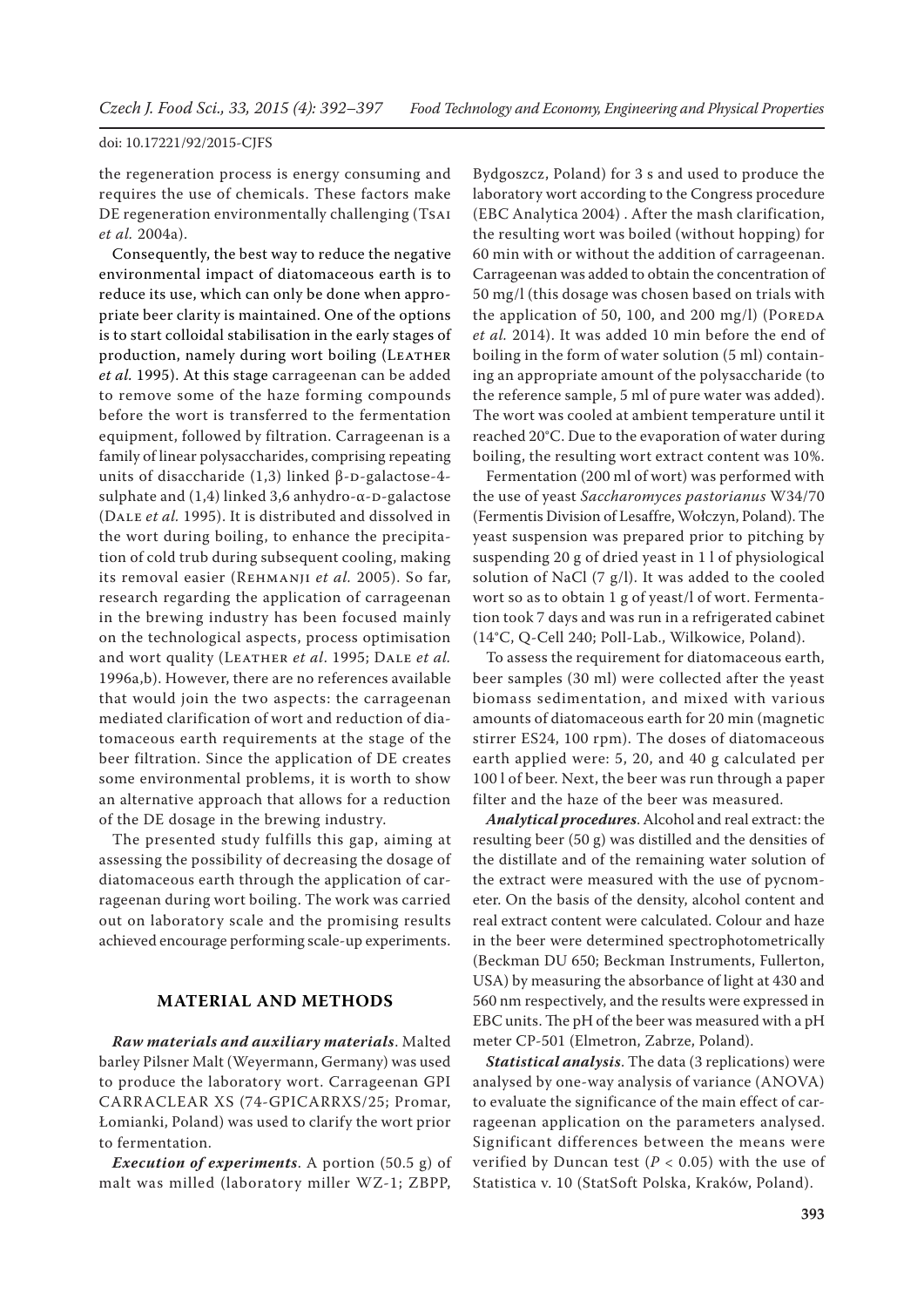# **RESULTS AND DISCUSSION**

Figure 1 shows the haze of unfiltered beer, obtained from the reference wort and the wort treated with carrageenan. Turbidity of the beer produced with the addition of carrageenan was by a factor of almost six lower (ca. 12 EBC units) compared with the reference (ca. 70 EBC units). Such a significant difference can be explained by the fact that the haze forming proteins precipitate more intensively through the use of carrageenan. The reaction between the carrageenan and the polypeptides is mediated by electrostatic interactions (Dale *et al.* 1996b), but the necessary condition for precipitation and flocculation of the resulting conglomerates is to cool the wort (Dale *et al.* 1995).

The unfiltered beer clarity is generally obtained only by lagering (storage of the beer at temperature just above freezing). The main purpose of this process is the clarification of beer, which later improves the filtration performance and increases its colloidal stability. During lagering, the yeast cells and other haze forming particles settle and the number of yeast cells remaining in the suspension prior to filtration is very low (Debourg 1997).

In order to determine the potential impact of carrageenan mediated clarification of wort on the requirements for diatomaceous earth dosage during the beer filtration, the beer was filtered with different amounts of DE: 5, 20, and 40 g (calculated per hl).

The filtration of the reference beer with 40 g/hl of DE decreased the turbidity by ca. 50% (from 70 to



Figure 1. Haze of non-filtered beers: the "reference" prepared from wort without the carrageenan treatment and the "carrageenan clarified" prepared from wort treated with carrageenan

Values are means  $\pm$  SD ( $n = 3$ ), the letters indicate non homogenous groups

34 EBC units), while the carrageenan pre-clarified beer (at the same dose) was characterised by the haze reduction by about 90% (Figure 2), from 11 to ca. 1 EBC unit).

When 40 g/hl of DE was used, the turbidity of the beer pre-clarified with carrageenan, remained at a level of 1 EBC unit, which in the analytics EBC is named "almost crystal" (or almost brilliant). At the same dose, the reference beer haze was 34 EBC units. In commercial conditions, diatomaceous earth beer filtration is aimed at achieving haze of less than 1 EBC unit (Martinovic *et al.* 2006), with a dosage usually in the range of 70-200 g/hl (DEBOURG 1997). The results shown in Figure 2 revealed that the reference beer filtered with DE in a dose of 40 g/hl was more hazy than the pre-clarified beer filtered with only 5 g/hl of DE. Therefore we propose that the demand for diatomaceous earth in the filtration of beer pre-clarified with carrageenan may be many times lower. The use of carrageenan allowed for a significantly higher clarity of beer with a lower than usual, consumption of diatomaceous earth for the beer filtration, i.e. a very low dose (40 g/hl).

The results obtained on the laboratory scale are usually not easily transposed directly onto the technical scale. However, the significant effect noted in model studies (Figure 2), gives reasonable hope for positive results in scaling-up experiments. This is of particular importance because of the nature of the environmental problems, created at the beer filtration stage by the production of waste, especially the diatomite (OLAJIRE 2012).

An important issue when introducing new solutions to the existing production conditions is to ensure that the impact on the fermentation process is as small as possible. Carrageenan does not interact with the low molecular weight components of brewers' wort, making their nutritional value appropriate for the yeast cells (Dale *et al.* 1996b). To estimate the efficiency of fermentation, brewers measure the differences between the extract contents in the wort and beer (before and after the process). In this study, the initial content of extract in wort was 10.0%, whereas the extract of beer after fermentation was 3.1% (reference beer) and about 3.5% (pre-clarified beer) (Figure 3). The difference was significant, but the lower attenuation level (final extract divided by the initial extract) did not influence the alcohol content. It was equal in both samples, 4% v/v, which is typical of light beers of 10% initial extract content. The fermentation of wort of the same original grav-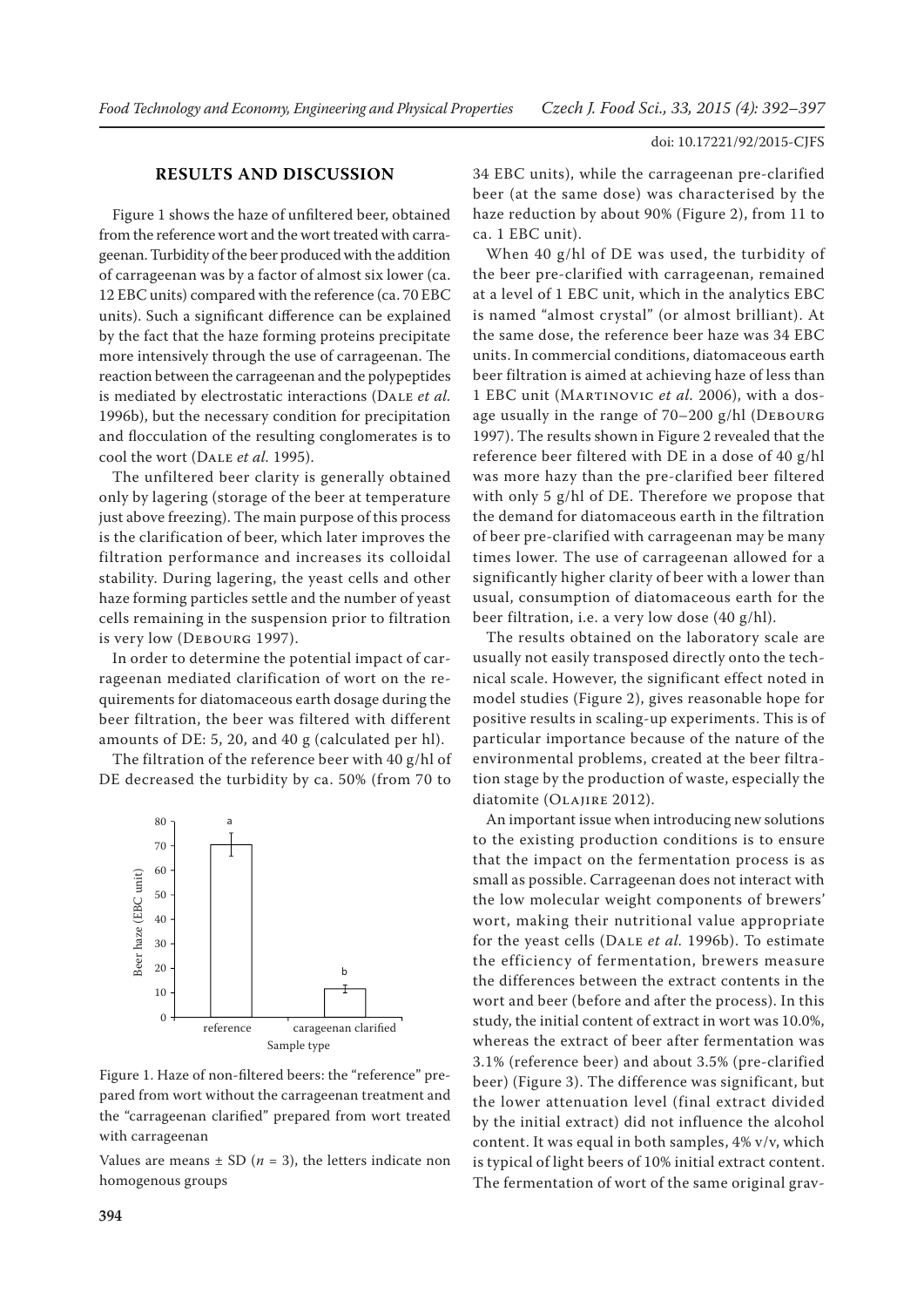



Values are means  $\pm$  SD ( $n = 3$ ), the letters indicate homogenous groups

ity produced beer of a higher extract content in the preclarified trials, while ethanol content was the same as in the reference beer. A number of authors have been cited in a review publication (KÜHBECK *et al.* 2006) supporting the thesis that turbid worts may contain lipids, such as unsaturated long-chain fatty acids and ergosterol, which have a significant influence on the yeast growth. Consequently, the more turbid wort (reference trial) could provide a better environment for the yeast growth, which results in more extract being used during the process. The higher final extract of beer is actually beneficial, as it contributes to the mouthful effect, making the taste of beer more pleasant.

It has been also revealed that the carrageenan clarification has no significant effect on the pH of beer (Figure 3). During the fermentation, the pH of the wort essentially decreases from about 5.3–5.6 to 4.5–4.6 due to the uptake of phosphates, ammonium, and potassium ions by the yeast cells and due to deamination, which releases acids (COOTE & Kirsop 1976). These processes have a significant impact on the quality of beer. Furthermore, the pH value of around 4.5 improves the conditions for the precipitation of protein-tannin trub, thereby improving clarity. In addition, at low pH the beer maturation is faster and a better taste bouquet and greater microbiological stability are achieved. In both cases (Figure 3), the pH of the young beer was within the range of 4.4–4.5. No effect of carrageenan used in the amount of up to 6 g/l on the pH of wort and beer was demonstrated by LEATHER et al. (1995) either. It is worth noting that the carrageenan gel formation depends on the pH of the solution, wherein a noticeable degradation of the clarification performance is



Figure 3. Real extract, ethanol content, and pH of the beers: the reference beer and the beer clarified with carrageenan Values are means  $\pm$  SD ( $n = 3$ ), the letters indicate homogenous groups

found at pH lower than 4.5 (LEATHER *et al.* 1995). In the case of brewers' wort, the pH at the beginning of fermentation is generally significantly higher than this (O'Rourke 2002).

The filtration process tends to affect the beer colour: beers after filtration are typically somewhat lighter then before. Figure 4 shows the colour of beers before and after filtration. The reference beer, was slightly darker before filtration than the pre-clarified beer (Figure 4). The difference was about 2.5 °ECB and was probably due to the removal of some protein-like compounds from the wort clarified with carrageenan. Due to the filtration, a decrease of colour was noted only in the reference beer – the pre-clarified beer carrageenan colour did not change. It seems that some of the protein-like colour forming compounds were removed from the reference beer during filtration, whereas in the pre-clarified beer they were removed earlier in the process, when carrageenan precipitation took place.

To comparison of the colour in the samples after filtration revealed no difference between the reference and carrageenan clarified beers. It can therefore be concluded that the addition of carrageenan does not affect the colour of the final product.

To provide a rough estimation of the economical aspect of the carrageenan mediated decrease of DE dosage, we have made the following calculations. The assumptions made: carrageenan cost ca. 3760–7520 EURO/1000 kg; cost of DE, ca. 600 to 800 EURO/1000 kg (average prices taken from the internet pages http://diatomaceousearthonline.com. au/ and http://www.21food.com/). All calculations are made per 1000 hl of beer. In the production conducted according to the traditional technology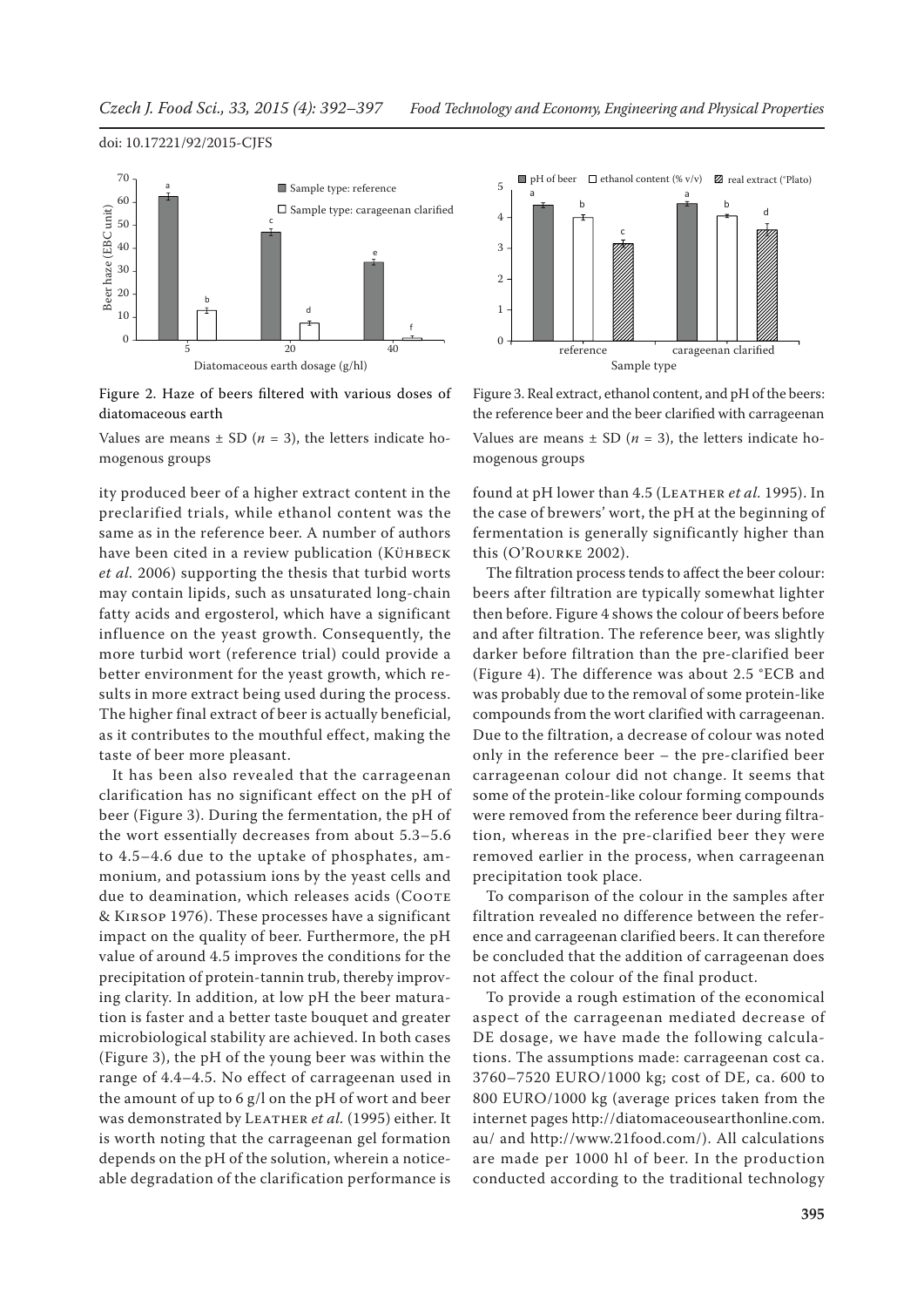

Figure 4. Colour of the beer before and after diatomaceous earth filtration: the samples produced with and without the addition of carrageenan to perform clarification

Values are means  $\pm$  SD ( $n = 3$ ), the letters indicate homogenous groups

(DE only), the application of 70 g of DE per hl (a low dosage) generates a cost of ca. 66.5 EURO. Application of 50 mg of carrageenan/l and application of a decreased dose of DE (e.g. 10 g/hl – double the amount used in this study), generate a cost of 25 plus 9.5 EURO (34.5 EURO). So the rough savings calculated per 1000 hectoliters of beer round up to ca. 32 EURO (66.5–34.5). Simple multiplication gives us a saving of ca. 32 000 EURO in a brewery producing 1 mill hl/year. The presented calculation is an underestimated option – original DE dosage may be much higher (220 g/hl, not 70), which will make the savings even more pronounced.

# **SUMMARY AND CONCLUSIONS**

The addition of carrageenan to wort during boiling, aimed at clarifing the beer at the early stage of production does not cause significant differences in the quality of the resulting wort and beer. The concentration of carrageenan that ensures a good clarity of beer is 50 mg/l. The most important finding of this paper is a great reduction of the amount of diatomaceous earth use during the beer filtration, achieved by the application of carrageenan.

The most important conclusions are:

- (1) The use of carrageenan allows for a significant reduction in the dosage of diatomaceous earth for the filtration of beer.
- (2) The beer made from the wort fined with carrageenan is characterised by a significantly lower haze than the beer produced from the reference wort.

doi: 10.17221/92/2015-CJFS

- (3) The basic physico-chemical parameters (colour, pH, ethanol concentration) of the beer pre-clarified with carrageenan are not significantly different as compared with those of the reference beer.
- (4) Rough estimation of the costs reveals that the application of carrageenan and the relevant savings in diatomaceous earth use may bring a substantial economical gain.

### **References**

- Braun F., Hildebrand N., Wilkinson S., Back W., Krottenthaler M., Becker T. (2011): Large-scale study on beer filtration with combined filter aid additions to cellulose fibres. Journal of the Institute of Brewing, 117: 314–328.
- Checkoway H., Heyer N.J., Demers P.A., Breslow N.E. (1993): Mortality among workers in the diatomaceous earth industry. British Journal of Industrial Medicine, 50: 586–597.
- Coote N., Kirsop B.H. (1976): Factors responsible for the decrease in pH during beer fermentations. Journal of the Institute of Brewing, 82: 149–153.
- Dale C.J., Morris L.O., Lyddiatt A., Leather R.V. (1995): Studies on the molecular basis of wort clarification by copper fining agents (kappa carrageenan). Journal of the Institute of Brewing, 101: 285–288.
- Dale C.J., Tran H., Lyddiatt A., Leather R.V. (1996a): Studies on the mechanism of action of copper fining agents (κ carrageenan). Journal of the Institute of Brewing, 102: 285–289.
- Dale C.J., Tran H, Lyddiatt A. (1996b): Carrageenan mediated clarification of dialysed wort systems. Journal of the Institute of Brewing, 102: 343–348.
- Debourg A. (1996): The impact of new technologies on yeast brewery fermentation. In: Proceedings. School of Fermentation Technology, Wrocław, Poland: 34–66.
- Debourg A. (1997): Improvements in organoleptical and physico chemical stabilities of beer. Wrocław, School of Fermentation Technology: 5–29.
- EBC Analytica (2004): EBC Analysis Committee. Nürnberg, Carl Getranke-Fachverlag.
- Johnson M. (1997): Management of spent diatomaceous earth from the brewing industry: a literature review. Report Department of Environmental, The University of Western Australia.
- Kühbeck F., Back W., Krottenthaler M. (2006): Influence of lauter turbidity on wort composition, fermentation performance and beer quality – a review. Journal of the Institute Brewing, 112: 215–221.
- Leather R.V., Ward I.L., Dale C.J. (1995): The effect of wort pH on copper fining performance. Journal of the Institute of Brewing, 101: 187–190.